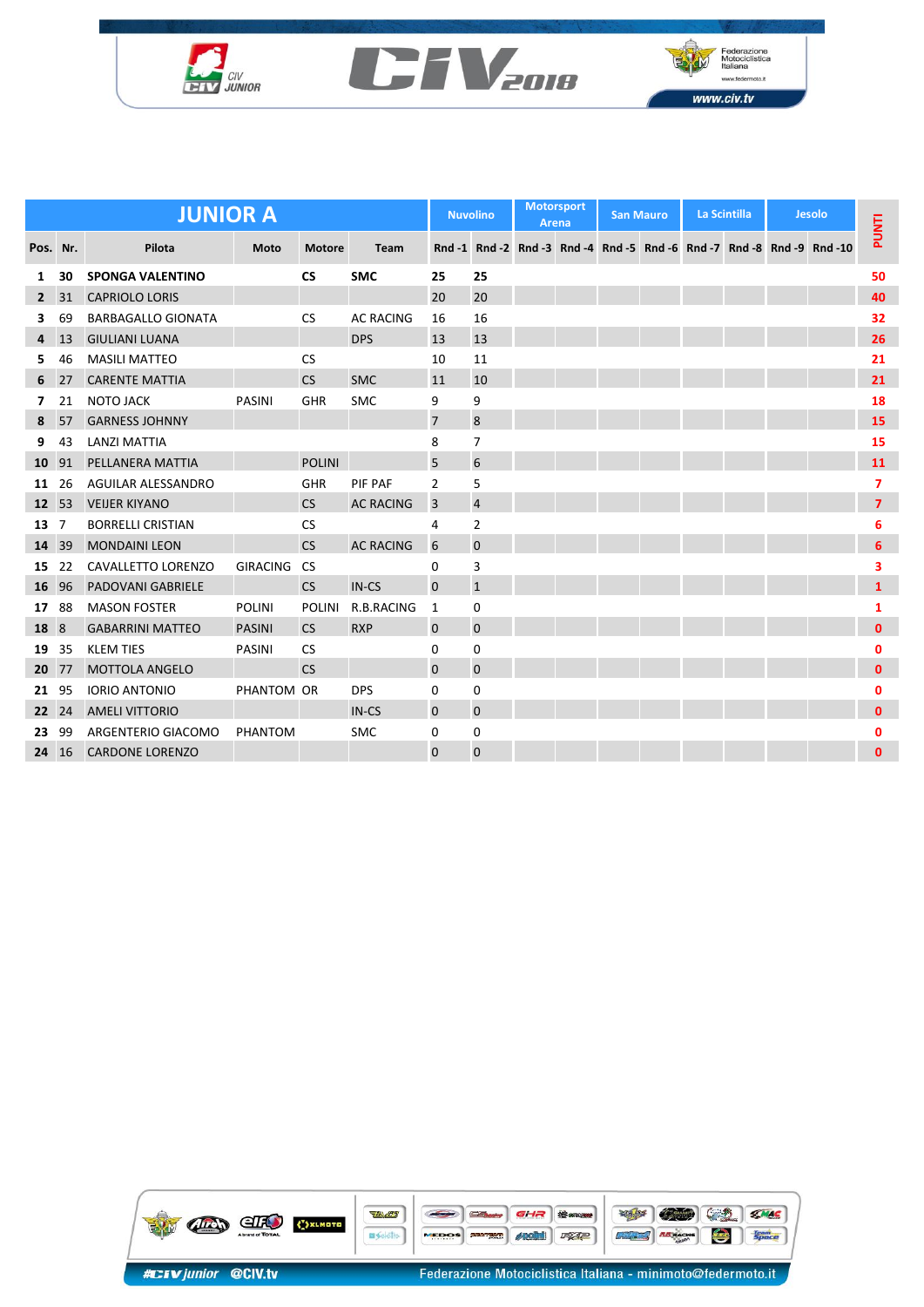





|                | <b>JUNIOR B</b> |                            |                 |               |                  |                | <b>Nuvolino</b> | Arena | <b>Motorsport</b> | <b>San Mauro</b> | La Scintilla |  | <b>Jesolo</b>                                                          | <b>PUNTI</b>   |
|----------------|-----------------|----------------------------|-----------------|---------------|------------------|----------------|-----------------|-------|-------------------|------------------|--------------|--|------------------------------------------------------------------------|----------------|
| Pos. Nr.       |                 | Pilota                     | Moto            | <b>Motore</b> | <b>Team</b>      |                |                 |       |                   |                  |              |  | Rnd -1 Rnd -2 Rnd -3 Rnd -4 Rnd -5 Rnd -6 Rnd -7 Rnd -8 Rnd -9 Rnd -10 |                |
| 1              | 57              | <b>ZANNI LEONARDO</b>      |                 | <b>OR</b>     | <b>DPS</b>       | 20             | 25              |       |                   |                  |              |  |                                                                        | 45             |
| $\overline{2}$ | 33              | <b>PUCCI CHRISTIAN</b>     |                 | <b>CS</b>     |                  | 16             | 20              |       |                   |                  |              |  |                                                                        | 36             |
| 3.             | 51              | ANDRENACCI EMANUELE        |                 | <b>CS</b>     | <b>AC RACING</b> | 13             | 16              |       |                   |                  |              |  |                                                                        | 29             |
| 4              | 31              | <b>PUGLIESE GIULIO</b>     |                 | <b>CS</b>     | <b>AC RACING</b> | 25             | $\mathbf 0$     |       |                   |                  |              |  |                                                                        | 25             |
| 5.             | 16              | ABRUZZO LEONARDO           |                 | <b>CS</b>     | PIF PAF          | 11             | 13              |       |                   |                  |              |  |                                                                        | 24             |
| 6              | 41              | <b>ROMITO MATTIA</b>       | <b>PASINI</b>   | <b>CS</b>     | <b>RXP</b>       | 10             | 11              |       |                   |                  |              |  |                                                                        | 21             |
| $\overline{7}$ | 8               | <b>BERTOLA EDOARDO</b>     |                 |               |                  | 9              | 9               |       |                   |                  |              |  |                                                                        | 18             |
| 8              | 53              | PHOMMARA LEVIN             | <b>PASINI</b>   | <b>CS</b>     | <b>RXP</b>       | $\overline{7}$ | 8               |       |                   |                  |              |  |                                                                        | 15             |
| 9              | 72              | DI MARIO ALESSANDRO        |                 | <b>CS</b>     | IN-CS            | 8              | 5               |       |                   |                  |              |  |                                                                        | 13             |
| 10             |                 | 101 FESTOSO MIRANDA        |                 | <b>POLINI</b> |                  | $\overline{4}$ | $\overline{7}$  |       |                   |                  |              |  |                                                                        | 11             |
| 11             | 69              | D'ORIA ANGELO              |                 | <b>OR</b>     | <b>DPS</b>       | 5              | 6               |       |                   |                  |              |  |                                                                        | 11             |
| 12             | 17              | <b>PAOLI MATTIA</b>        |                 | <b>CS</b>     | <b>AC RACING</b> | $\mathbf{0}$   | 10              |       |                   |                  |              |  |                                                                        | 10             |
| 13             | 24              | <b>CHOTE JAYANT</b>        |                 | <b>OR</b>     | <b>DPS</b>       | 3              | 4               |       |                   |                  |              |  |                                                                        | $\overline{ }$ |
| 14             | 15              | <b>FALCINELLI FEDERICO</b> |                 | <b>CS</b>     |                  | 6              | $\mathbf{1}$    |       |                   |                  |              |  |                                                                        | $\overline{7}$ |
| 15             | 34              | DE VITS NYO                | <b>PASINI</b>   | <b>CS</b>     | <b>RXP</b>       | $\overline{2}$ | 2               |       |                   |                  |              |  |                                                                        | 4              |
| 16             | 35              | <b>PROKES MICHAL</b>       |                 | <b>CS</b>     |                  | $\mathbf 0$    | $\mathbf 0$     |       |                   |                  |              |  |                                                                        | $\mathbf{0}$   |
| 17             |                 | <b>141 DEKKERS LORIS</b>   | <b>PASINI</b>   | <b>CS</b>     | <b>RXP</b>       | 0              | 0               |       |                   |                  |              |  |                                                                        | 0              |
| 18             | 27              | <b>CIURCIUC CORRADO</b>    | <b>GIRACING</b> |               |                  | $\mathbf 0$    | $\mathbf 0$     |       |                   |                  |              |  |                                                                        | $\mathbf{0}$   |
| 19             | $\overline{4}$  | <b>DOTTI LORENZO</b>       |                 | GHR           | <b>GIAMPY</b>    | 0              | 0               |       |                   |                  |              |  |                                                                        | 0              |
| 20             |                 |                            |                 |               |                  |                |                 |       |                   |                  |              |  |                                                                        | 0              |
| 21             |                 |                            |                 |               |                  |                |                 |       |                   |                  |              |  |                                                                        |                |
| 22             |                 |                            |                 |               |                  |                |                 |       |                   |                  |              |  |                                                                        |                |

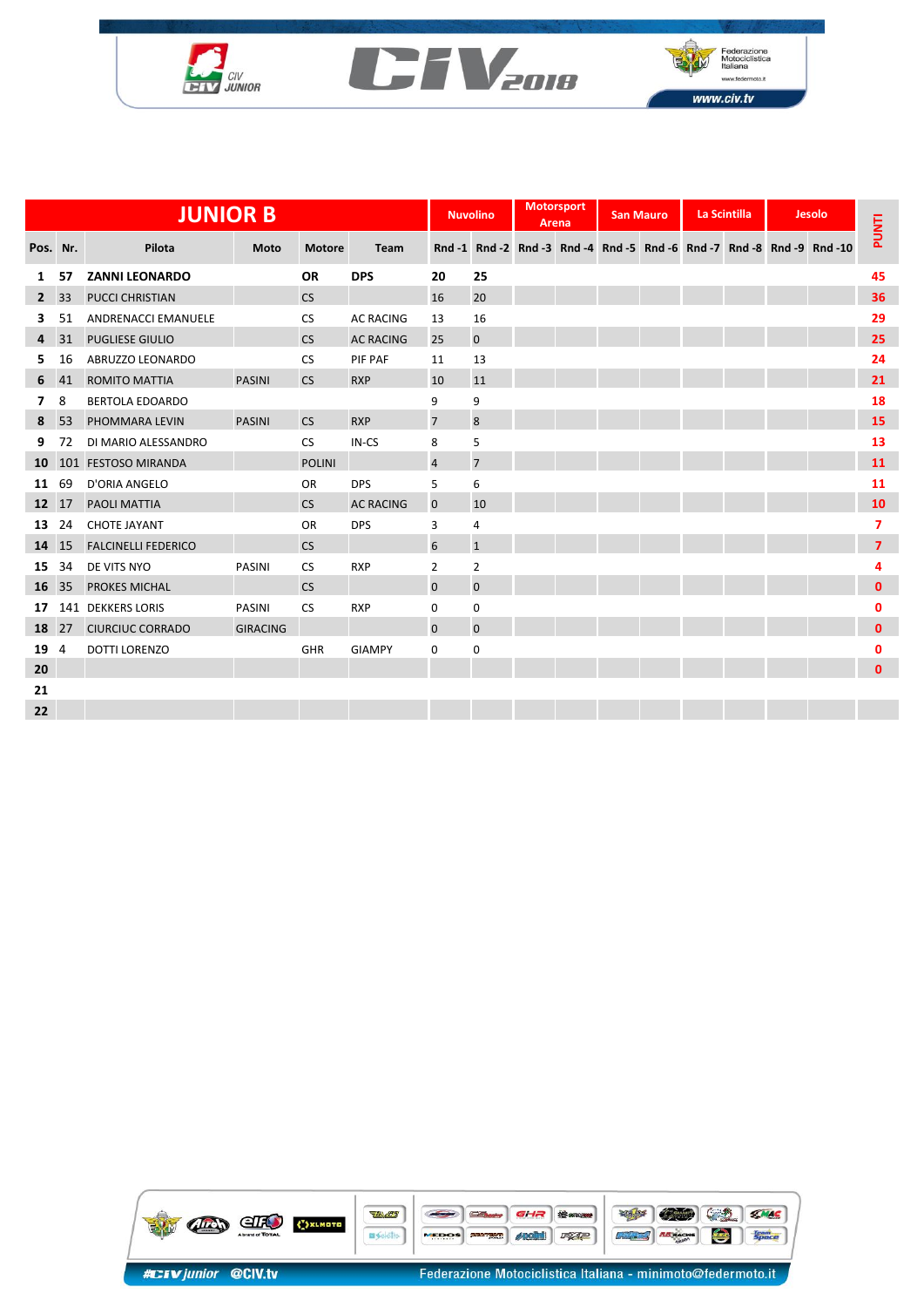





|                   | <b>JUNIOR C</b> |                           |                 |               |                  |                | <b>Nuvolino</b> | Arena | <b>Motorsport</b> | <b>San Mauro</b> | <b>La Scintilla</b> |  | <b>Jesolo</b>                                                          | <b>PUNTI</b>   |
|-------------------|-----------------|---------------------------|-----------------|---------------|------------------|----------------|-----------------|-------|-------------------|------------------|---------------------|--|------------------------------------------------------------------------|----------------|
| Pos. Nr.          |                 | Pilota                    | Moto            | <b>Motore</b> | Team             |                |                 |       |                   |                  |                     |  | Rnd -1 Rnd -2 Rnd -3 Rnd -4 Rnd -5 Rnd -6 Rnd -7 Rnd -8 Rnd -9 Rnd -10 |                |
| 1                 | 93              | <b>PINI GUIDO</b>         |                 | <b>CS</b>     | <b>AC RACING</b> | 25             | 25              |       |                   |                  |                     |  |                                                                        | 50             |
| $\overline{2}$    | 48              | PHOMMARA LENNOX           | <b>PASINI</b>   | <b>CS</b>     | <b>RXP</b>       | 20             | 16              |       |                   |                  |                     |  |                                                                        | 36             |
| 3.                | 58              | <b>VIGNATI MATTIA</b>     |                 | <b>CS</b>     |                  | 13             | 20              |       |                   |                  |                     |  |                                                                        | 33             |
| $\overline{4}$    | 8               | <b>VILLANI JACOPO</b>     | <b>GIRACING</b> | <b>CS</b>     |                  | 16             | 13              |       |                   |                  |                     |  |                                                                        | 29             |
| 5.                | 21              | <b>MESSINA EROS</b>       |                 | GHR           |                  | 10             | 10              |       |                   |                  |                     |  |                                                                        | 20             |
| 6                 | 98              | <b>CELLI EDOARDO</b>      | <b>POLINI</b>   | <b>POLINI</b> | R.B.RACING       | 9              | 8               |       |                   |                  |                     |  |                                                                        | 17             |
| $\overline{ }$    | 71              | <b>NEGOSANTI RUBEN</b>    |                 | CS.           | <b>AC RACING</b> | 8              | $\overline{7}$  |       |                   |                  |                     |  |                                                                        | 15             |
| 8                 | 20              | <b>TRIBUZI MATTIA</b>     |                 | <b>GHR</b>    | <b>SPACE</b>     | $\mathbf 0$    | 11              |       |                   |                  |                     |  |                                                                        | 11             |
| 9                 | 27              | <b>SCARCELLI CIRO</b>     |                 | <b>CS</b>     |                  | 5              | 6               |       |                   |                  |                     |  |                                                                        | 11             |
| 10                | 12              | <b>LUNERTI CRISTIANO</b>  |                 | <b>OR</b>     | <b>DPS</b>       | 11             | $\mathbf 0$     |       |                   |                  |                     |  |                                                                        | 11             |
| 11                | 79              | CAMPAGNA EMANUELE         |                 | <b>POLINI</b> |                  | 0              | 9               |       |                   |                  |                     |  |                                                                        | 9              |
| $12 \overline{ }$ | 84              | PALKA MATYAS              |                 | <b>GHR</b>    |                  | $\overline{2}$ | 5               |       |                   |                  |                     |  |                                                                        | $\overline{7}$ |
| 13                |                 | 559 KANTAR BOZIC ETIEN    |                 | <b>GHR</b>    | SPACE            | 3              | 4               |       |                   |                  |                     |  |                                                                        | 7              |
| 14                |                 | 146 MARTELLO CHRISTIAN    |                 | <b>CS</b>     |                  | 6              | $\mathbf{1}$    |       |                   |                  |                     |  |                                                                        | $\overline{7}$ |
| 15                | $\overline{4}$  | <b>ALOISIO PIETRO</b>     |                 | <b>GHR</b>    | <b>GIAMPY</b>    | 7              | 0               |       |                   |                  |                     |  |                                                                        | 7              |
| 16                | 22              | <b>COPPA MASSIMO</b>      |                 | <b>CS</b>     |                  | $\overline{4}$ | $\overline{2}$  |       |                   |                  |                     |  |                                                                        | 6              |
| 17                | 6               | <b>ALOISIO FRANCESCO</b>  |                 | GHR           | <b>GIAMPY</b>    | $\mathbf{1}$   | 3               |       |                   |                  |                     |  |                                                                        | 4              |
| 18                | 70              | PIAZZA ALESSIO            |                 | <b>CS</b>     |                  | $\mathbf{0}$   | $\mathbf 0$     |       |                   |                  |                     |  |                                                                        | 0              |
| 19                | 3               | <b>CICCAGLIONI MATTIA</b> | <b>GIRACING</b> | <b>CS</b>     | PIF PF           | 0              | 0               |       |                   |                  |                     |  |                                                                        | 0              |
| 20                |                 |                           |                 |               |                  |                |                 |       |                   |                  |                     |  |                                                                        | $\mathbf{0}$   |
| 21                |                 |                           |                 |               |                  |                |                 |       |                   |                  |                     |  |                                                                        | 0              |
| 22                |                 |                           |                 |               |                  |                |                 |       |                   |                  |                     |  |                                                                        | $\mathbf{0}$   |

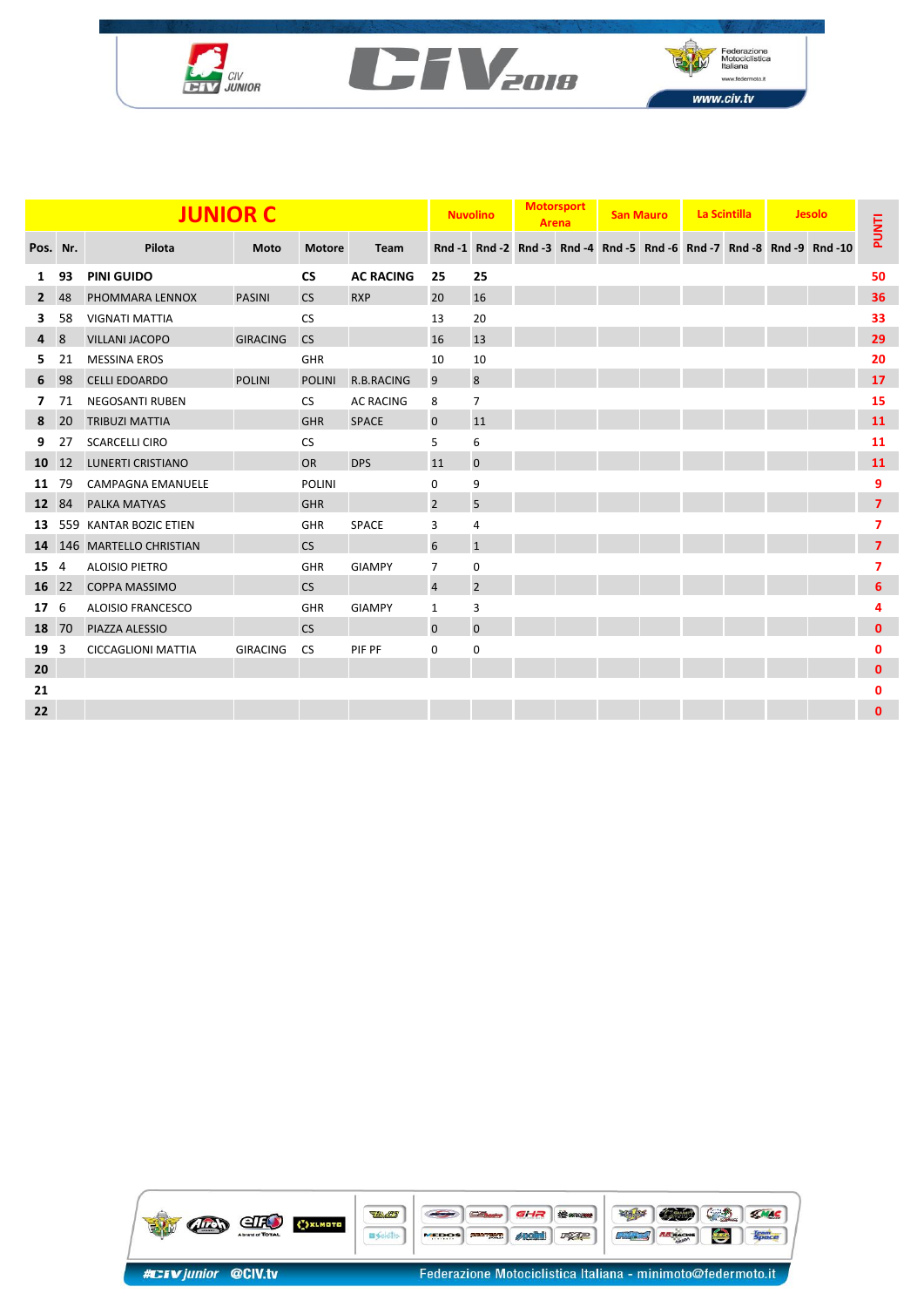





|                | <b>OPEN A</b> |                          |              |               |                  |              | <b>Nuvolino</b> | Arena | <b>Motorsport</b> | <b>San Mauro</b> | La Scintilla |  | Jesolo                                                                 | <b>PUNTI</b> |
|----------------|---------------|--------------------------|--------------|---------------|------------------|--------------|-----------------|-------|-------------------|------------------|--------------|--|------------------------------------------------------------------------|--------------|
| Pos.           | Nr.           | Pilota                   | Moto         | <b>Motore</b> | Team             |              |                 |       |                   |                  |              |  | Rnd -1 Rnd -2 Rnd -3 Rnd -4 Rnd -5 Rnd -6 Rnd -7 Rnd -8 Rnd -9 Rnd -10 |              |
| 1              | 82            | <b>GRAZIANO SIMONE</b>   |              | <b>CS</b>     | <b>AC RACING</b> | 25           | 25              |       |                   |                  |              |  |                                                                        | 50           |
| $2^{\circ}$    | 88            | <b>TATOLI JACOPO</b>     | <b>MEDOS</b> |               |                  | 20           | 20              |       |                   |                  |              |  |                                                                        | 40           |
| 3.             | 73            | RAPANOTTI EMILIANO       |              | <b>CS</b>     |                  | 13           | 13              |       |                   |                  |              |  |                                                                        | 26           |
| $\overline{4}$ | 28            | <b>OCCHI TOMMASO</b>     |              | <b>GHR</b>    | <b>SPACE</b>     | 16           | 10              |       |                   |                  |              |  |                                                                        | 26           |
| 5.             |               | 128 MEDOS JANI           | <b>MEDOS</b> |               |                  | 11           | 9               |       |                   |                  |              |  |                                                                        | 20           |
| 6              | 18            | <b>FANELLI ANDREA</b>    |              | <b>CS</b>     | PIF PAF          | 10           | $\bf 8$         |       |                   |                  |              |  |                                                                        | 18           |
| 7              | 5             | <b>RUGGIASCHI MATTEO</b> |              | GHR           | <b>MAC RACE</b>  | 0            | 16              |       |                   |                  |              |  |                                                                        | 16           |
| 8              |               | 111 BANDINI LUCA         |              | <b>GHR</b>    | <b>SPACE</b>     | 9            | $\overline{7}$  |       |                   |                  |              |  |                                                                        | 16           |
| 9              | 77            | PIAZZA ANDREA            |              | <b>CS</b>     |                  | 8            | 6               |       |                   |                  |              |  |                                                                        | 14           |
| 10             | 8             | <b>NESTOLA KYLIAN</b>    |              |               | PIF PAF          | $\mathbf{0}$ | 11              |       |                   |                  |              |  |                                                                        | 11           |
| 11             | 83            | PALKOVA KATERINA         |              | <b>BZM</b>    |                  | 7            | <b>DNS</b>      |       |                   |                  |              |  |                                                                        | 7            |
| 12             |               |                          |              |               |                  |              |                 |       |                   |                  |              |  |                                                                        | $\mathbf{0}$ |
| 13             |               |                          |              |               |                  |              |                 |       |                   |                  |              |  |                                                                        | 0            |
| 14             |               |                          |              |               |                  |              |                 |       |                   |                  |              |  |                                                                        | $\mathbf{0}$ |
| 15             |               |                          |              |               |                  |              |                 |       |                   |                  |              |  |                                                                        | 0            |
| 16             |               |                          |              |               |                  |              |                 |       |                   |                  |              |  |                                                                        | $\mathbf{0}$ |
| 17             |               |                          |              |               |                  |              |                 |       |                   |                  |              |  |                                                                        | 0            |
| 18             |               |                          |              |               |                  |              |                 |       |                   |                  |              |  |                                                                        | $\mathbf{0}$ |
| 19             |               |                          |              |               |                  |              |                 |       |                   |                  |              |  |                                                                        | 0            |
| 20             |               |                          |              |               |                  |              |                 |       |                   |                  |              |  |                                                                        | $\mathbf{0}$ |
| 21             |               |                          |              |               |                  |              |                 |       |                   |                  |              |  |                                                                        | 0            |
| 22             |               |                          |              |               |                  |              |                 |       |                   |                  |              |  |                                                                        | $\mathbf{0}$ |

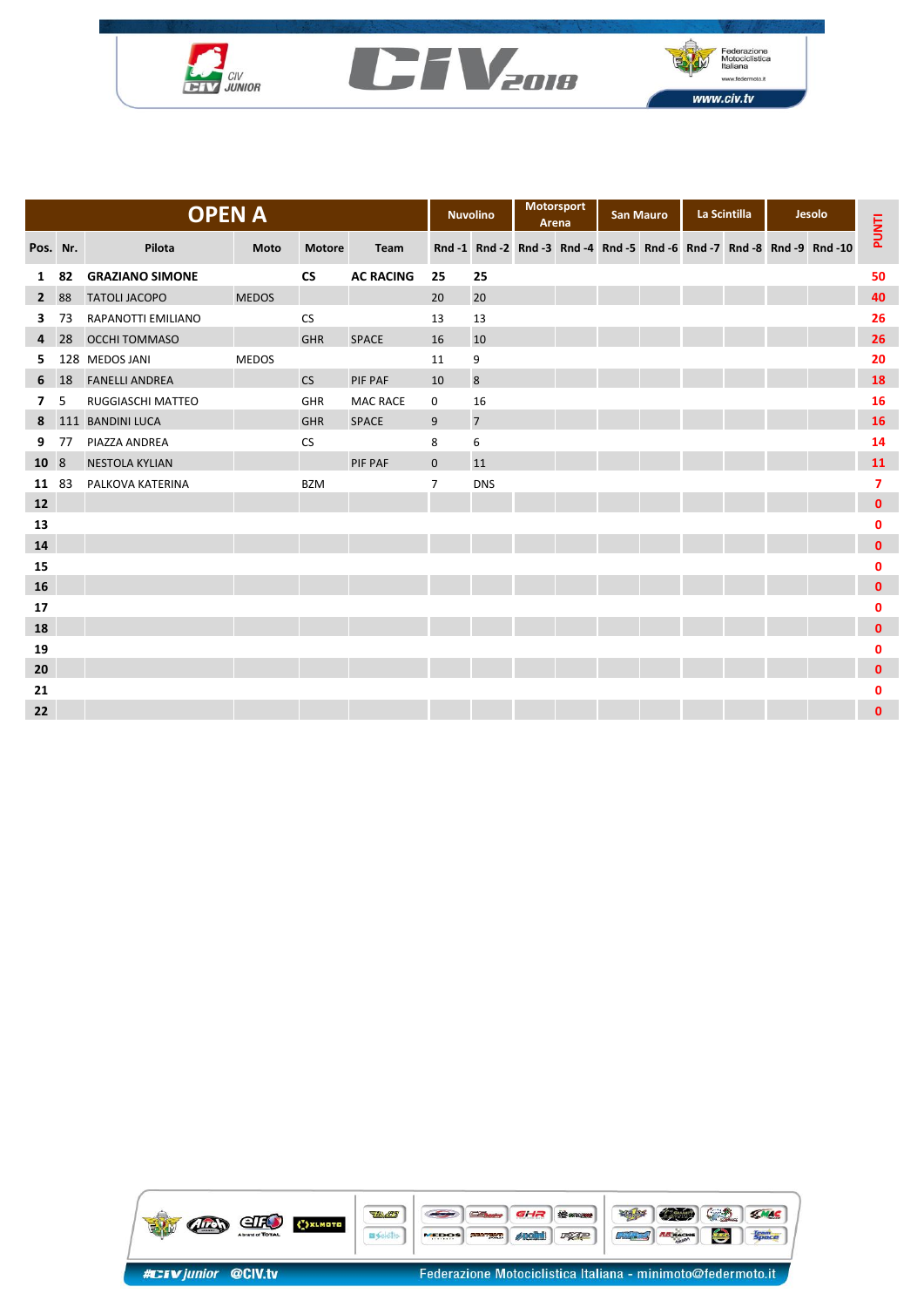





|                | <b>OPEN B</b>  |                         |                |            |               |             | <b>Nuvolino</b> | <b>Motorsport</b><br>Arena |  | <b>San Mauro</b> | La Scintilla |  | Jesolo                                                                 | <b>PUNTI</b> |
|----------------|----------------|-------------------------|----------------|------------|---------------|-------------|-----------------|----------------------------|--|------------------|--------------|--|------------------------------------------------------------------------|--------------|
| Pos. Nr.       |                | Pilota                  | Moto           | Motore     | Team          |             |                 |                            |  |                  |              |  | Rnd -1 Rnd -2 Rnd -3 Rnd -4 Rnd -5 Rnd -6 Rnd -7 Rnd -8 Rnd -9 Rnd -10 |              |
| 1              | 96             | <b>BIANCHI MATTIA</b>   |                | <b>GHR</b> | <b>SPACE</b>  | 25          | 25              |                            |  |                  |              |  |                                                                        | 50           |
| $\mathbf{2}$   | 24             | <b>FABRIS LUCA</b>      |                | <b>GHR</b> | <b>GIAMPY</b> | 20          | 13              |                            |  |                  |              |  |                                                                        | 33           |
| 3              | 79             | <b>BIANCO MICHELE</b>   |                | GHR        | MAC RACE      | 16          | 16              |                            |  |                  |              |  |                                                                        | 32           |
| 4              |                | 123 SALAROLI ALESSIO    |                |            |               | 11          | 20              |                            |  |                  |              |  |                                                                        | 31           |
| 5.             | 57             | POROPAT IAN             |                | GHR        |               | 13          | 9               |                            |  |                  |              |  |                                                                        | 22           |
| 6              | 97             | ZARAMELLA FRANCESCO     |                | <b>GHR</b> | <b>SPACE</b>  | 9           | 10              |                            |  |                  |              |  |                                                                        | 19           |
| $\overline{7}$ | $\overline{7}$ | <b>MAZZANTI ALESSIO</b> |                | <b>CS</b>  |               | 8           | 8               |                            |  |                  |              |  |                                                                        | 16           |
| 8              | 98             | <b>CECCHI ROBERTO</b>   | <b>PHANTOM</b> | OR         |               | $\mathbf 0$ | 11              |                            |  |                  |              |  |                                                                        | 11           |
| 9              | 10             | <b>CANFORA PAOLO</b>    |                | GHR        |               | 10          | 0               |                            |  |                  |              |  |                                                                        | 10           |
| 10             | 5              | <b>NESPOLI LUIGI</b>    |                |            |               | $\mathbf 0$ | $\mathbf 0$     |                            |  |                  |              |  |                                                                        | $\mathbf{0}$ |
| 11             | 23             | <b>FINCO FRANCESCO</b>  |                | <b>CS</b>  |               | <b>DNS</b>  | <b>DNS</b>      |                            |  |                  |              |  |                                                                        | 0            |
| 12             |                |                         |                |            |               |             |                 |                            |  |                  |              |  |                                                                        | $\mathbf{0}$ |
| 13             |                |                         |                |            |               |             |                 |                            |  |                  |              |  |                                                                        | 0            |
| 14             |                |                         |                |            |               |             |                 |                            |  |                  |              |  |                                                                        | $\mathbf{0}$ |
| 15             |                |                         |                |            |               |             |                 |                            |  |                  |              |  |                                                                        | 0            |
| 16             |                |                         |                |            |               |             |                 |                            |  |                  |              |  |                                                                        | $\mathbf{0}$ |
| 17             |                |                         |                |            |               |             |                 |                            |  |                  |              |  |                                                                        | 0            |
| 18             |                |                         |                |            |               |             |                 |                            |  |                  |              |  |                                                                        | $\mathbf{0}$ |
| 19             |                |                         |                |            |               |             |                 |                            |  |                  |              |  |                                                                        | 0            |
| 20             |                |                         |                |            |               |             |                 |                            |  |                  |              |  |                                                                        | $\mathbf{0}$ |
| 21             |                |                         |                |            |               |             |                 |                            |  |                  |              |  |                                                                        | 0            |
| 22             |                |                         |                |            |               |             |                 |                            |  |                  |              |  |                                                                        | $\mathbf{0}$ |

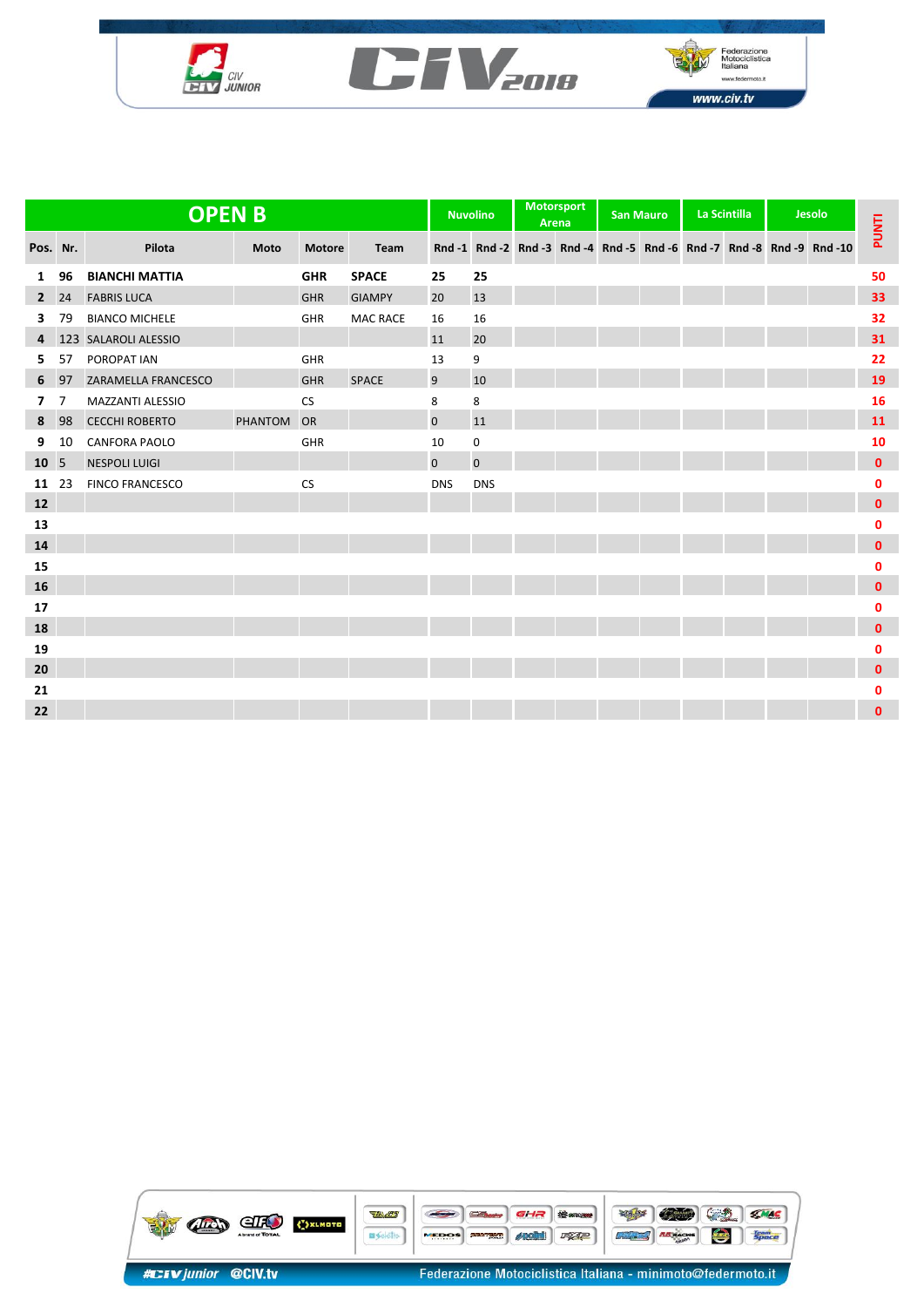





|              | <b>OPEN C</b> |                          |         |            |               |    | <b>Nuvolino</b> | <b>Motorsport</b><br>Arena |  | <b>San Mauro</b> | La Scintilla |  | Jesolo                                                                 | <b>PUNTI</b> |
|--------------|---------------|--------------------------|---------|------------|---------------|----|-----------------|----------------------------|--|------------------|--------------|--|------------------------------------------------------------------------|--------------|
| Pos. Nr.     |               | Pilota                   | Moto    | Motore     | Team          |    |                 |                            |  |                  |              |  | Rnd -1 Rnd -2 Rnd -3 Rnd -4 Rnd -5 Rnd -6 Rnd -7 Rnd -8 Rnd -9 Rnd -10 |              |
| $\mathbf{1}$ | 83            | <b>ZONI ELIA</b>         |         |            |               | 25 | 25              |                            |  |                  |              |  |                                                                        | 50           |
| $2 \quad 1$  |               | <b>CORNACHIN STEFANO</b> |         | <b>GHR</b> | <b>GIAMPY</b> | 20 | 20              |                            |  |                  |              |  |                                                                        | 40           |
| 3            | 29            | <b>BANDINI MARCO</b>     |         | GHR        | SPACE         | 16 | 16              |                            |  |                  |              |  |                                                                        | 32           |
| 4            | 94            | <b>PINI ANDREA</b>       |         | <b>CS</b>  | IN-CS         | 13 | 11              |                            |  |                  |              |  |                                                                        | 24           |
| 5            | 16            | VASINA MARTINO           |         |            | SPACE         | 10 | 13              |                            |  |                  |              |  |                                                                        | 23           |
| 6            | 77            | <b>CANCELLIERI DIEGO</b> | PHANTOM | <b>CS</b>  |               | 11 | 10              |                            |  |                  |              |  |                                                                        | 21           |
| 7            | 28            | <b>VARANO GIANLUCA</b>   |         | GHR        | PIF PAF       | 9  | 9               |                            |  |                  |              |  |                                                                        | 18           |
| 8            |               |                          |         |            |               |    |                 |                            |  |                  |              |  |                                                                        | $\mathbf{0}$ |
| 9            |               |                          |         |            |               |    |                 |                            |  |                  |              |  |                                                                        | 0            |
| 10           |               |                          |         |            |               |    |                 |                            |  |                  |              |  |                                                                        | $\mathbf{0}$ |
| 11           |               |                          |         |            |               |    |                 |                            |  |                  |              |  |                                                                        | 0            |
| ${\bf 12}$   |               |                          |         |            |               |    |                 |                            |  |                  |              |  |                                                                        | $\mathbf{0}$ |
| 13           |               |                          |         |            |               |    |                 |                            |  |                  |              |  |                                                                        | 0            |
| 14           |               |                          |         |            |               |    |                 |                            |  |                  |              |  |                                                                        | $\mathbf{0}$ |
| 15           |               |                          |         |            |               |    |                 |                            |  |                  |              |  |                                                                        | 0            |
| 16           |               |                          |         |            |               |    |                 |                            |  |                  |              |  |                                                                        | $\mathbf{0}$ |
| 17           |               |                          |         |            |               |    |                 |                            |  |                  |              |  |                                                                        | 0            |
| 18           |               |                          |         |            |               |    |                 |                            |  |                  |              |  |                                                                        | $\mathbf{0}$ |
| 19           |               |                          |         |            |               |    |                 |                            |  |                  |              |  |                                                                        | 0            |
| 20           |               |                          |         |            |               |    |                 |                            |  |                  |              |  |                                                                        | $\mathbf{0}$ |
| 21           |               |                          |         |            |               |    |                 |                            |  |                  |              |  |                                                                        | 0            |
| 22           |               |                          |         |            |               |    |                 |                            |  |                  |              |  |                                                                        | $\mathbf{0}$ |

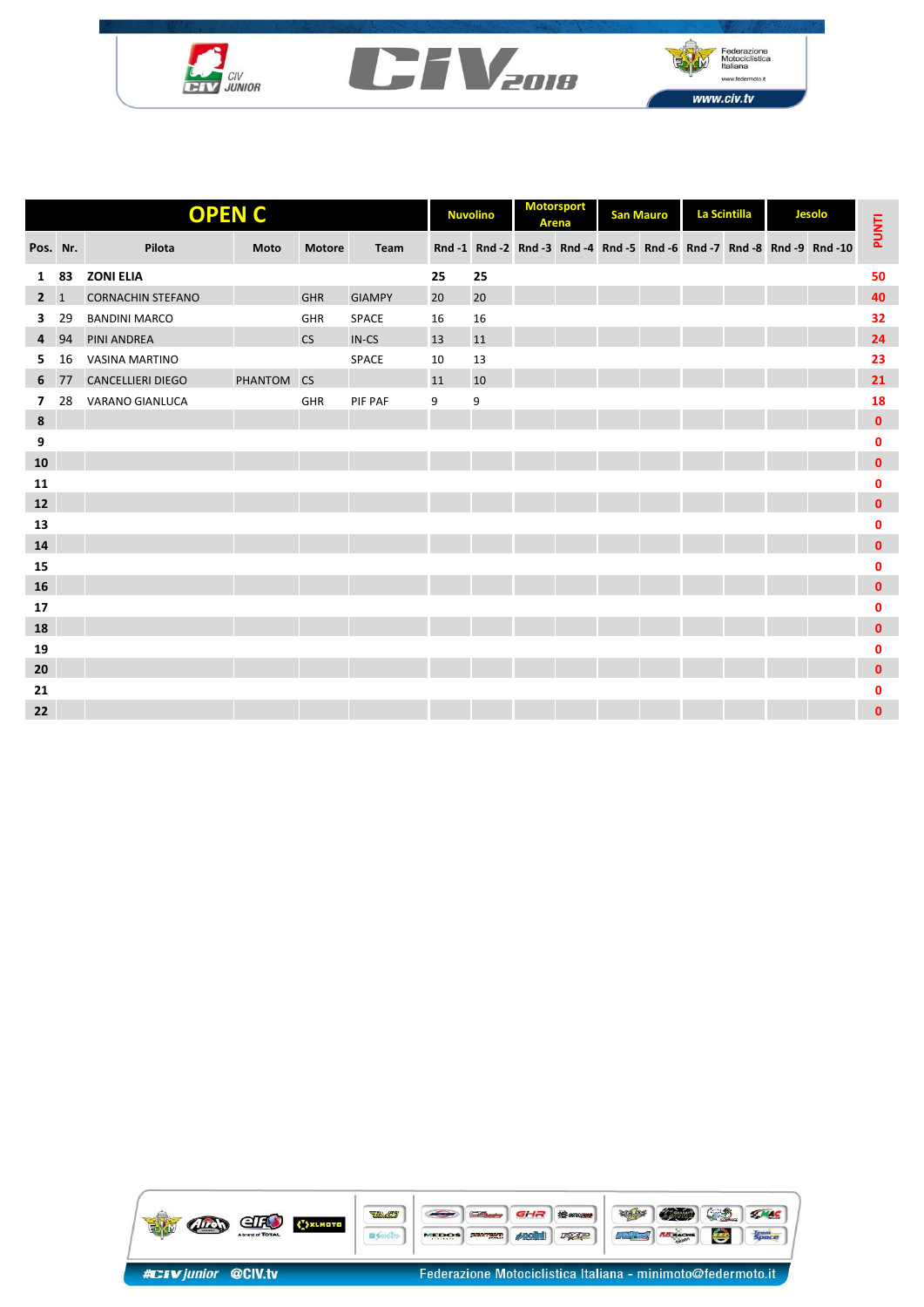





|                | <b>GENTLEMEN</b> |                             |              |            |               |             | <b>Nuvolino</b> | Arena | Motorsport | <b>San Mauro</b> | La Scintilla |  | Jesolo                                                                 | <b>PUNTI</b> |
|----------------|------------------|-----------------------------|--------------|------------|---------------|-------------|-----------------|-------|------------|------------------|--------------|--|------------------------------------------------------------------------|--------------|
| Pos. Nr.       |                  | Pilota                      | Moto         | Motore     | Team          |             |                 |       |            |                  |              |  | Rnd -1 Rnd -2 Rnd -3 Rnd -4 Rnd -5 Rnd -6 Rnd -7 Rnd -8 Rnd -9 Rnd -10 |              |
| 1              | 42               | <b>CORTESI GIULIO</b>       |              | <b>GHR</b> | <b>SPACE</b>  | 25          | 25              |       |            |                  |              |  |                                                                        | 50           |
| $\overline{2}$ | 57               | <b>TAGLIATI GIUSEPPE</b>    |              |            |               | 20          | 20              |       |            |                  |              |  |                                                                        | 40           |
| 3              | 7                | <b>FINELLI MAURO</b>        |              | <b>GHR</b> | SPACE         | 16          | 16              |       |            |                  |              |  |                                                                        | 32           |
| 4              | 6                | RANNUCCI MASSIMO            | <b>MEDOS</b> |            |               | 13          | 13              |       |            |                  |              |  |                                                                        | 26           |
| 5              | 18               | <b>GIACOMONI GIAN PAOLO</b> |              | GHR        | <b>GIAMPY</b> | 11          | 11              |       |            |                  |              |  |                                                                        | 22           |
| 6              | 68               | <b>GANZERLA ENRICO</b>      |              | <b>BZM</b> |               | 10          | 10              |       |            |                  |              |  |                                                                        | 20           |
| 7              |                  | 100 ENDERLE LORENZO         |              | <b>CS</b>  |               | $\mathbf 0$ | 0               |       |            |                  |              |  |                                                                        | $\mathbf 0$  |
| 8              |                  |                             |              |            |               |             |                 |       |            |                  |              |  |                                                                        | $\mathbf{0}$ |
| 9              |                  |                             |              |            |               |             |                 |       |            |                  |              |  |                                                                        | 0            |
| 10             |                  |                             |              |            |               |             |                 |       |            |                  |              |  |                                                                        | $\mathbf{0}$ |
| 11             |                  |                             |              |            |               |             |                 |       |            |                  |              |  |                                                                        | 0            |
| 12             |                  |                             |              |            |               |             |                 |       |            |                  |              |  |                                                                        | $\mathbf{0}$ |
| 13             |                  |                             |              |            |               |             |                 |       |            |                  |              |  |                                                                        | 0            |
| 14             |                  |                             |              |            |               |             |                 |       |            |                  |              |  |                                                                        | $\mathbf{0}$ |
| 15             |                  |                             |              |            |               |             |                 |       |            |                  |              |  |                                                                        | 0            |
| 16             |                  |                             |              |            |               |             |                 |       |            |                  |              |  |                                                                        | $\mathbf{0}$ |
| 17             |                  |                             |              |            |               |             |                 |       |            |                  |              |  |                                                                        | 0            |
| 18             |                  |                             |              |            |               |             |                 |       |            |                  |              |  |                                                                        | $\mathbf{0}$ |
| 19             |                  |                             |              |            |               |             |                 |       |            |                  |              |  |                                                                        | 0            |
| 20             |                  |                             |              |            |               |             |                 |       |            |                  |              |  |                                                                        | $\mathbf{0}$ |
| 21             |                  |                             |              |            |               |             |                 |       |            |                  |              |  |                                                                        | 0            |
| 22             |                  |                             |              |            |               |             |                 |       |            |                  |              |  |                                                                        | $\mathbf{0}$ |

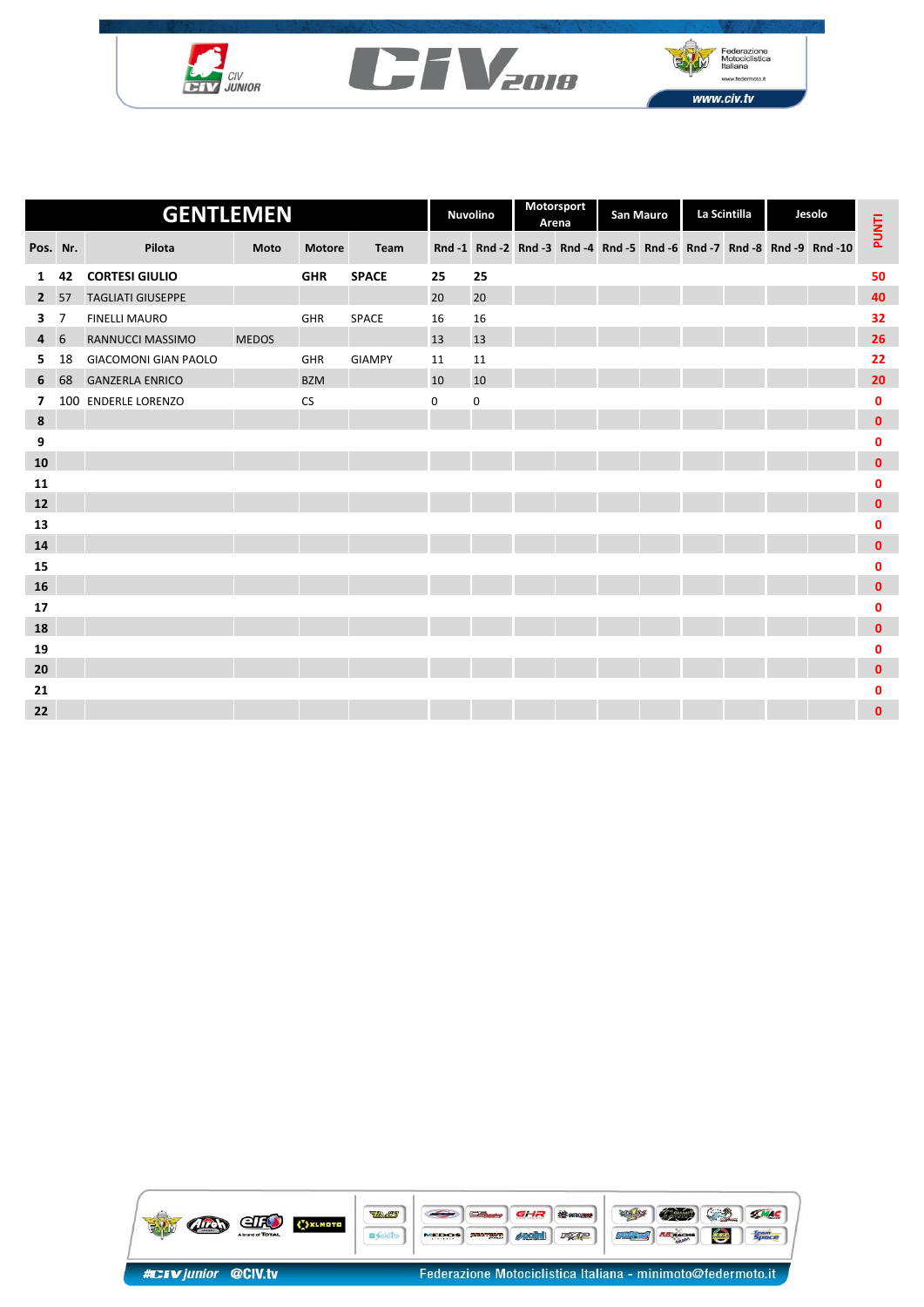





|                 |                         | <b>MOTORI</b>            |                          | Nuvolino            | Motorsport<br>Arena | San Mauro | La Scintilla |  | Jesolo                                                                 | <b>PUNTI</b>            |
|-----------------|-------------------------|--------------------------|--------------------------|---------------------|---------------------|-----------|--------------|--|------------------------------------------------------------------------|-------------------------|
| Classe Pos.     |                         | Costruttore              |                          |                     |                     |           |              |  | Rnd -1 Rnd -2 Rnd -3 Rnd -4 Rnd -5 Rnd -6 Rnd -7 Rnd -8 Rnd -9 Rnd -10 |                         |
|                 | $\mathbf{1}$            | $\mathsf{CS}\xspace$     | 75                       | 72                  |                     |           |              |  |                                                                        | 147                     |
|                 | $\overline{2}$          | <b>GHR</b>               | ${\bf 11}$               | 14                  |                     |           |              |  |                                                                        | 25                      |
| Junior A        | 3                       | <b>POLINI</b>            | 6                        | 6                   |                     |           |              |  |                                                                        | 12                      |
|                 | 4                       | <b>BZM</b>               | $\pmb{0}$                | 0                   |                     |           |              |  |                                                                        | $\pmb{0}$               |
|                 | 5                       | OR                       | 0                        | 0                   |                     |           |              |  |                                                                        | $\pmb{0}$               |
|                 | $\mathbf 1$             | $\mathsf{CS}\xspace$     | 98                       | 86                  |                     |           |              |  |                                                                        | 184                     |
|                 | $\mathbf 2$             | <b>OR</b>                | 28                       | 35                  |                     |           |              |  |                                                                        | 63                      |
| <b>Junior B</b> | 3                       | <b>BZM</b>               | $\mathsf 0$              | 0                   |                     |           |              |  |                                                                        | $\pmb{0}$               |
|                 | 4                       | <b>GHR</b>               | $\pmb{0}$                | $\pmb{0}$           |                     |           |              |  |                                                                        | $\mathbf 0$             |
|                 | 5                       | <b>POLINI</b>            | $\pmb{0}$                | $\mathsf{O}\xspace$ |                     |           |              |  |                                                                        | $\mathbf 0$             |
|                 | $\mathbf 1$             | $\mathsf{CS}\xspace$     | 97                       | 90                  |                     |           |              |  |                                                                        | 187                     |
|                 | $\mathbf{2}$            | <b>GHR</b>               | 23                       | 33                  |                     |           |              |  |                                                                        | 56                      |
| Junior C        | 3                       | POLINI                   | $\boldsymbol{9}$         | 17                  |                     |           |              |  |                                                                        | 26                      |
|                 | 4                       | <b>BZM</b>               | $\pmb{0}$                | $\mathsf{O}\xspace$ |                     |           |              |  |                                                                        | $\pmb{0}$               |
|                 | 5                       | OR                       | $11\,$                   | $\mathsf{O}\xspace$ |                     |           |              |  |                                                                        | $\pmb{0}$               |
|                 | $\mathbf{1}$            | $\mathsf{CS}\phantom{A}$ | 56                       | 52                  |                     |           |              |  |                                                                        | 108                     |
|                 | $\overline{\mathbf{2}}$ | <b>GHR</b>               | 25                       | 33                  |                     |           |              |  |                                                                        | 58                      |
| Open A          | 3                       | <b>BZM</b>               | $\overline{\phantom{a}}$ | $\mathsf{O}\xspace$ |                     |           |              |  |                                                                        | $\overline{\textbf{7}}$ |
|                 | 4                       | <b>POLINI</b>            | $\mathsf 0$              | $\pmb{\mathsf{O}}$  |                     |           |              |  |                                                                        | $\pmb{0}$               |
|                 | 5                       | OR                       | $\mathsf{O}\xspace$      | $\pmb{0}$           |                     |           |              |  |                                                                        | $\mathbf 0$             |
|                 | 1                       | <b>GHR</b>               | 93                       | 73                  |                     |           |              |  |                                                                        | 166                     |
|                 | $\mathbf{2}$            | ${\sf CS}$               | 8                        | 8                   |                     |           |              |  |                                                                        | 16                      |
| Open B          | 3                       | <b>OR</b>                | $\pmb{0}$                | 11                  |                     |           |              |  |                                                                        | 11                      |
|                 | 4                       | <b>BZM</b>               | $\mathsf{O}\xspace$      | $\mathsf{O}\xspace$ |                     |           |              |  |                                                                        | $\pmb{\mathsf{o}}$      |
|                 | 5                       | POLINI                   | $\pmb{0}$                | $\pmb{0}$           |                     |           |              |  |                                                                        | $\mathbf 0$             |
|                 | $\mathbf 1$             | <b>GHR</b>               | 45                       | 45                  |                     |           |              |  |                                                                        | 90                      |
|                 | $\mathbf{2}$            | $\mathsf{CS}\phantom{0}$ | 24                       | 21                  |                     |           |              |  |                                                                        | 45                      |
| Open C          | 3                       | <b>OR</b>                | $\pmb{0}$                | 0                   |                     |           |              |  |                                                                        | $\pmb{0}$               |
|                 | 4                       | <b>BZM</b>               | $\mathsf 0$              | $\pmb{0}$           |                     |           |              |  |                                                                        | $\mathbf 0$             |
|                 | 5                       | POLINI                   | $\pmb{0}$                | $\mathsf{O}\xspace$ |                     |           |              |  |                                                                        | $\mathbf 0$             |
|                 | $\mathbf{1}$            | <b>GHR</b>               | 52                       | 52                  |                     |           |              |  |                                                                        | 104                     |
| Gentlemen       | $\mathbf{2}$            | <b>BZM</b>               | 10                       | $10\,$              |                     |           |              |  |                                                                        | 20                      |
|                 | 3                       | $\mathsf{CS}\xspace$     | $\mathsf{O}\xspace$      | 0                   |                     |           |              |  |                                                                        | $\pmb{0}$               |
|                 | 4                       | <b>POLINI</b>            | $\mathsf 0$              | $\mathbf 0$         |                     |           |              |  |                                                                        | 0                       |
|                 | 5                       | OR                       | 0                        | 0                   |                     |           |              |  |                                                                        | $\pmb{0}$               |